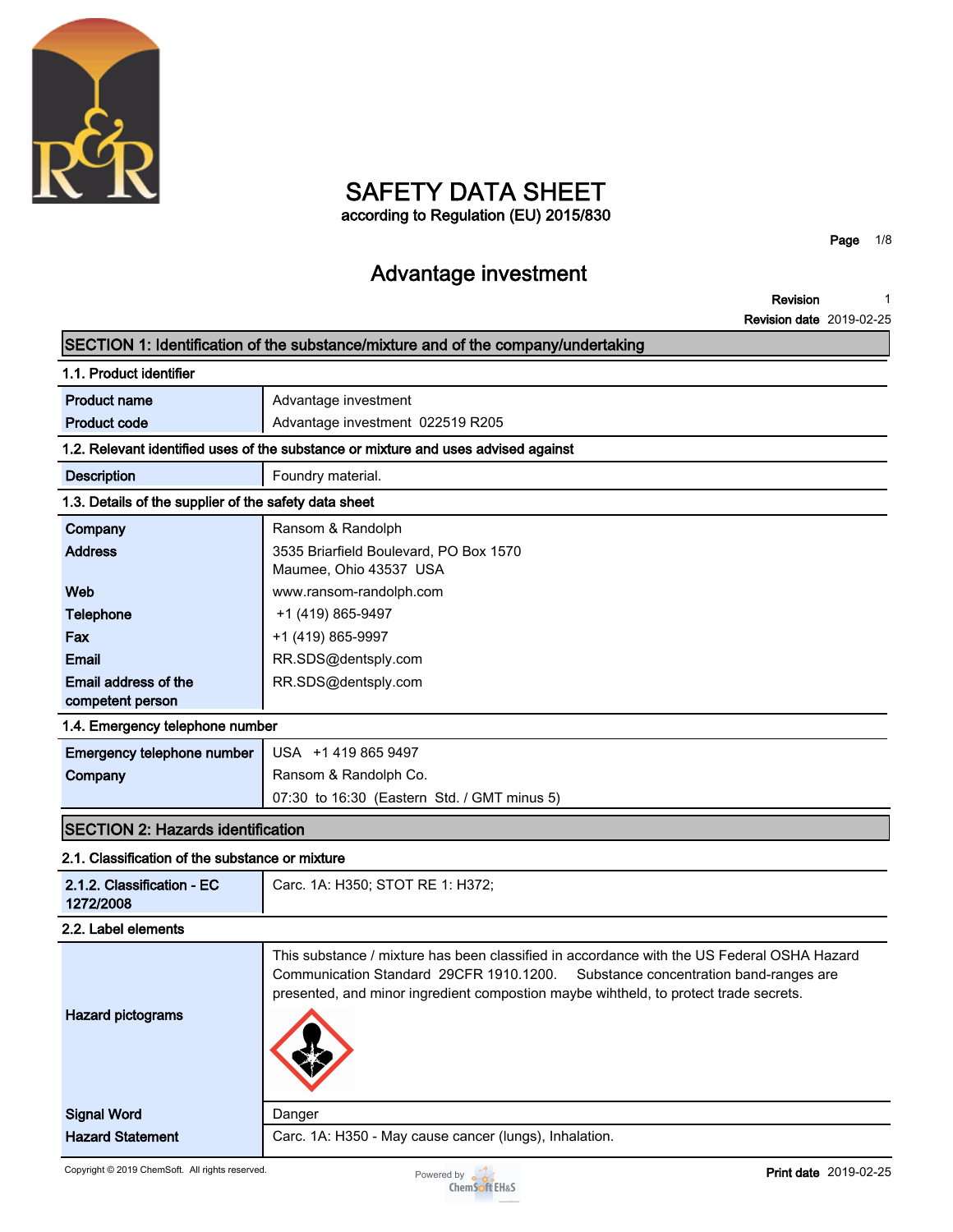**Revision date 2019-02-25**

| 2.2. Label elements |  |
|---------------------|--|
|---------------------|--|

|                                                          | STOT RE 1: H372 - Causes damage to organs (lungs) through prolonged or repeated exposure<br>inhalation.                                                                                                                                                                                                                                                                                                                                                                    |
|----------------------------------------------------------|----------------------------------------------------------------------------------------------------------------------------------------------------------------------------------------------------------------------------------------------------------------------------------------------------------------------------------------------------------------------------------------------------------------------------------------------------------------------------|
| <b>Precautionary Statement:</b><br><b>Prevention</b>     | P201 - Obtain special instructions before use.<br>P202 - Do not handle until all safety precautions have been read and understood.<br>P260 - Do not breathe dust/fume/gas/mist/vapours/spray.<br>P264 - Wash (hands) thoroughly after handling.<br>P270 - Do no eat, drink or smoke when using this product.<br>P280 - Wear protective gloves/protective clothing/eye protection/face protection.<br>P285 - In case of inadequate ventilation wear respiratory protection. |
| <b>Precautionary Statement:</b><br>Response              | P308+P313 - IF exposed or concerned: Get medical advice/attention.<br>P314 - Get medical advice/attention if you feel unwell.                                                                                                                                                                                                                                                                                                                                              |
| <b>Precautionary Statement:</b><br><b>Storage</b>        | P405 - Store locked up.                                                                                                                                                                                                                                                                                                                                                                                                                                                    |
| <b>Precautionary Statement:</b><br><b>Disposal</b>       | P501 - Dispose of contents/container to local and national regulations                                                                                                                                                                                                                                                                                                                                                                                                     |
| 2.3. Other hazards                                       |                                                                                                                                                                                                                                                                                                                                                                                                                                                                            |
| Other hazards                                            | Product contains respirable crystalline silica (RCS).                                                                                                                                                                                                                                                                                                                                                                                                                      |
| <b>Further information</b>                               |                                                                                                                                                                                                                                                                                                                                                                                                                                                                            |
|                                                          | Not applicable. PBT and vPvB assessment.                                                                                                                                                                                                                                                                                                                                                                                                                                   |
| <b>SECTION 3: Composition/information on ingredients</b> |                                                                                                                                                                                                                                                                                                                                                                                                                                                                            |

### **3.2. Mixtures**

#### **EC 1272/2008**

| <b>Chemical Name</b>                       | Index No. | CAS No.    | EC No.    | <b>REACH Registration</b><br><b>Number</b> | Conc.<br>$(\%w/w)$ | Classification                               |
|--------------------------------------------|-----------|------------|-----------|--------------------------------------------|--------------------|----------------------------------------------|
| silica (cristobalite conc. $\ge$ /= 1.0 %) |           | 14464-46-1 | 238-455-4 |                                            |                    | 40 - 50% Carc. 1A: H350; STOT RE 1:<br>H372: |
| quartz (conc. $>1.0\%$ )                   |           | 14808-60-7 | 238-878-4 |                                            |                    | 30 - 40% Carc. 1A: H350; STOT RE 1:<br>H372: |
| Calcium sulfate (Plaster of Paris)         |           | 26499-65-0 |           |                                            | 20 - 30%           |                                              |

#### **Further information**

**Full text for all Risk Phrases mentioned in this section are displayed in Section 16.**

### **SECTION 4: First aid measures**

#### **4.1. Description of first aid measures**

| Inhalation          | Move the exposed person to fresh air.                                           |
|---------------------|---------------------------------------------------------------------------------|
| Eye contact         | Rinse immediately with plenty of water for 15 minutes holding the eyelids open. |
| <b>Skin contact</b> | Wash with soap and water.                                                       |
| Ingestion           | Drink 1 to 2 glasses of water. DO NOT INDUCE VOMITING.                          |
|                     | A.O. Maatikaan alamaan argamaan ah affaata laatta aa dala dalayaa d             |

#### **4.2. Most important symptoms and effects, both acute and delayed**

| Inhalation          | May cause irritation to respiratory system. |
|---------------------|---------------------------------------------|
| Eye contact         | May cause irritation to eyes.               |
| <b>Skin contact</b> | May cause irritation to skin.               |
| Ingestion           | May cause irritation to mucous membranes.   |
| .                   |                                             |

#### **4.3. Indication of any immediate medical attention and special treatment needed**

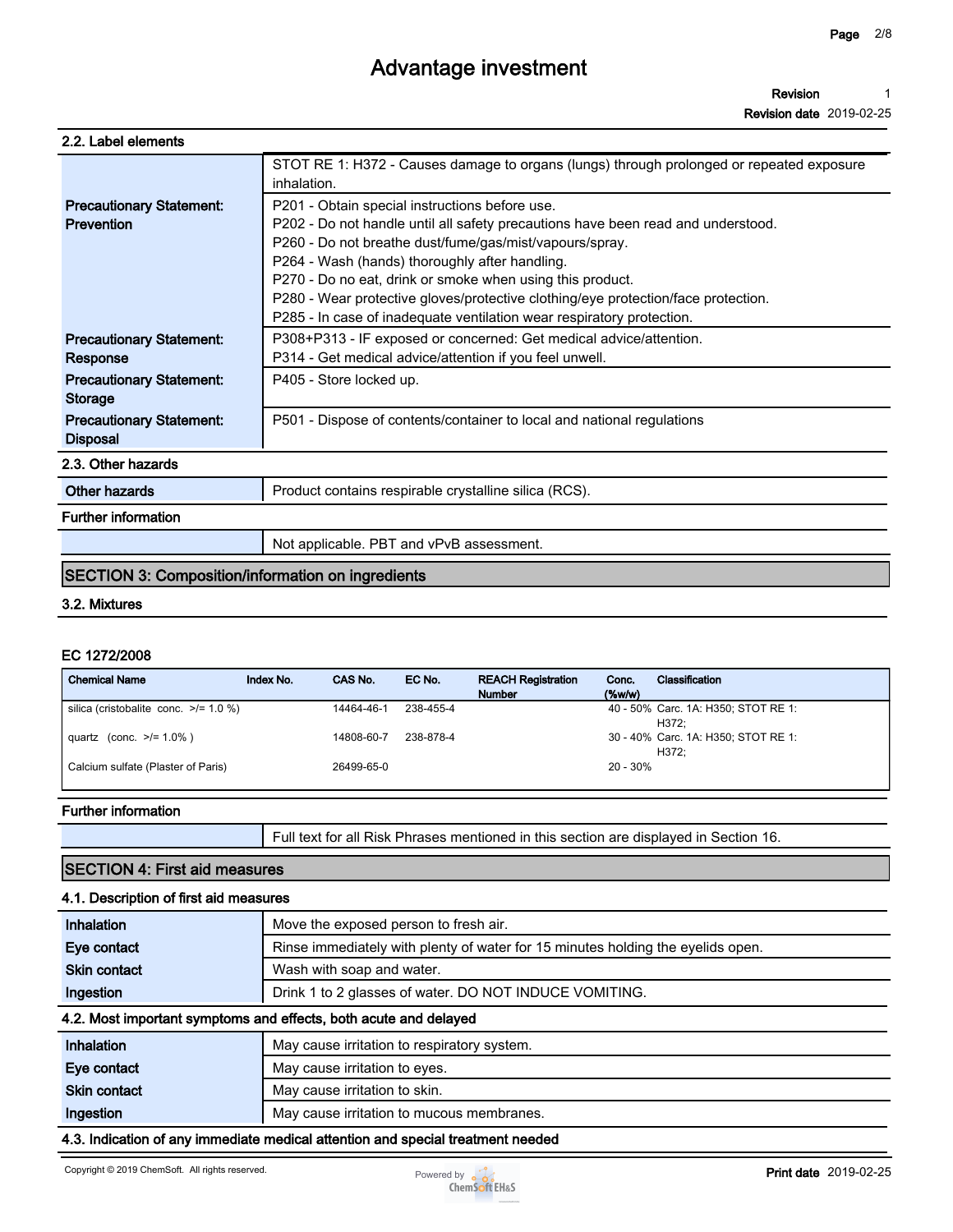#### **Revision 1**

**Revision date 2019-02-25**

|                                                                   | 4.3. Indication of any immediate medical attention and special treatment needed                                                                                                             |
|-------------------------------------------------------------------|---------------------------------------------------------------------------------------------------------------------------------------------------------------------------------------------|
| Inhalation                                                        | Seek medical attention if irritation or symptoms persist.                                                                                                                                   |
| Eye contact                                                       | Seek medical attention if irritation or symptoms persist.                                                                                                                                   |
| <b>Skin contact</b>                                               | Seek medical attention if irritation or symptoms persist.                                                                                                                                   |
| Ingestion                                                         | Seek medical attention if irritation or symptoms persist.                                                                                                                                   |
| <b>SECTION 5: Firefighting measures</b>                           |                                                                                                                                                                                             |
| 5.1. Extinguishing media                                          |                                                                                                                                                                                             |
|                                                                   | Use extinguishing media appropriate to the surrounding fire conditions.                                                                                                                     |
| 5.2. Special hazards arising from the substance or mixture        |                                                                                                                                                                                             |
|                                                                   | Burning produces irritating, toxic and obnoxious fumes.                                                                                                                                     |
| 5.3. Advice for firefighters                                      |                                                                                                                                                                                             |
|                                                                   | Self-contained breathing apparatus. Wear suitable protective clothing.                                                                                                                      |
| <b>SECTION 6: Accidental release measures</b>                     |                                                                                                                                                                                             |
|                                                                   | 6.1. Personal precautions, protective equipment and emergency procedures                                                                                                                    |
|                                                                   | Avoid raising dust.                                                                                                                                                                         |
| 6.2. Environmental precautions                                    |                                                                                                                                                                                             |
|                                                                   | Use appropriate container to avoid environmental contamination.                                                                                                                             |
| 6.3. Methods and material for containment and cleaning up         |                                                                                                                                                                                             |
|                                                                   | Avoid raising dust. Clean the area using a vacuum cleaner. Transfer to suitable, labelled<br>containers for disposal.                                                                       |
| 6.4. Reference to other sections                                  |                                                                                                                                                                                             |
|                                                                   | See section [2, 8 & 13] for further information.                                                                                                                                            |
| <b>SECTION 7: Handling and storage</b>                            |                                                                                                                                                                                             |
| 7.1. Precautions for safe handling                                |                                                                                                                                                                                             |
|                                                                   | Avoid formation of dust. Ensure adequate ventilation of the working area. <. OEL: Occupational<br>exposure limit. In case of insufficient ventilation, wear suitable respiratory equipment. |
|                                                                   | Do not eat, drink or smoke in areas where this product is used or stored. Wash hands after<br>handling the product.                                                                         |
| 7.2. Conditions for safe storage, including any incompatibilities |                                                                                                                                                                                             |
|                                                                   | Keep containers tightly closed.                                                                                                                                                             |
| 7.3. Specific end use(s)                                          |                                                                                                                                                                                             |
|                                                                   | Foundry material.                                                                                                                                                                           |
| <b>SECTION 8: Exposure controls/personal protection</b>           |                                                                                                                                                                                             |
| 8.1. Control parameters                                           |                                                                                                                                                                                             |
|                                                                   |                                                                                                                                                                                             |
|                                                                   | all respirable crystaline silica - sum of all types - quartz + cristoablite TWA PEL OSHA (respirable                                                                                        |

**fraction) 0.050 mg/m3**

**Action Level OSHA (respirable fraction) 0.025 mg/m3.**

### **8.1.1. Exposure Limit Values**

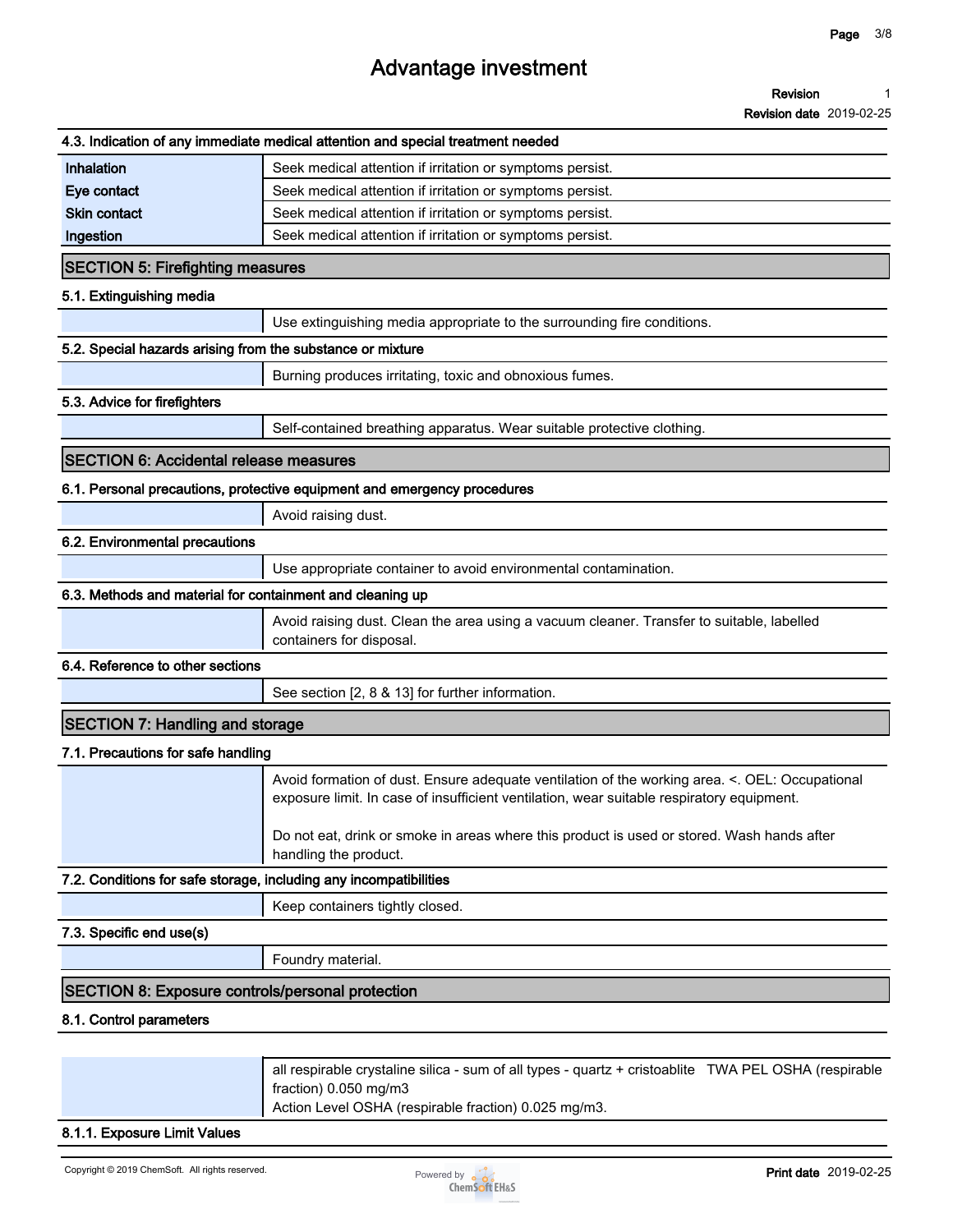**Revision 1**

**Revision date 2019-02-25**

### **8.1.1. Exposure Limit Values**

| Calcium sulfate (Plaster of Paris) | WEL 8-hr limit ppm: -         | WEL 8-hr limit mg/m3: -        |
|------------------------------------|-------------------------------|--------------------------------|
|                                    | WEL 15 min limit ppm: -       | WEL 15 min limit mg/m3: -      |
|                                    | WEL 8-hr limit mg/m3 total 10 | WEL 15 min limit mg/m3 total - |
|                                    | inhalable dust:               | inhalable dust:                |
|                                    | WEL 8-hr limit mg/m3 total 4  | WEL 15 min limit mg/m3 total - |
|                                    | respirable dust:              | respirable dust:               |

#### **8.2. Exposure controls**

| 8.2.1. Appropriate engineering<br>controls         | Ensure adequate ventilation of the working area. <. OEL: Occupational exposure limit.                                                                            |
|----------------------------------------------------|------------------------------------------------------------------------------------------------------------------------------------------------------------------|
| 8.2.2. Individual protection<br>measures           | Wear:. Protective clothing. applicable international Standards are. EN13982, ANSI 103 or =.                                                                      |
| Eye / face protection                              | Avoid contact with eyes. Wear:. Approved safety goggles. safety glasses with side-shields.<br>applicable international Standards are. EN166, ANSI Z87.1 or $=$ . |
| Skin protection -<br>Handprotection                | Avoid contact with skin. Wear suitable gloves. applicable international Standards are. EN374,<br>ASTM F1001 or $=$ .                                             |
| <b>Respiratory protection</b>                      | Exposure above the recommended occupational exposure limit (OEL) may cause adverse health<br>effects.                                                            |
|                                                    | After seletion by a Qualifed person. Wear:. Suitable respiratory equipment. applicable international<br>Standards are. EN140, EN143, ASTM F2704-10 or =.         |
| 8.2.3. Environmental exposure<br>controls          | Use appropriate container to avoid environmental contamination.                                                                                                  |
| <b>SECTION 9: Physical and chemical properties</b> |                                                                                                                                                                  |

**9.1. Information on basic physical and chemical properties**

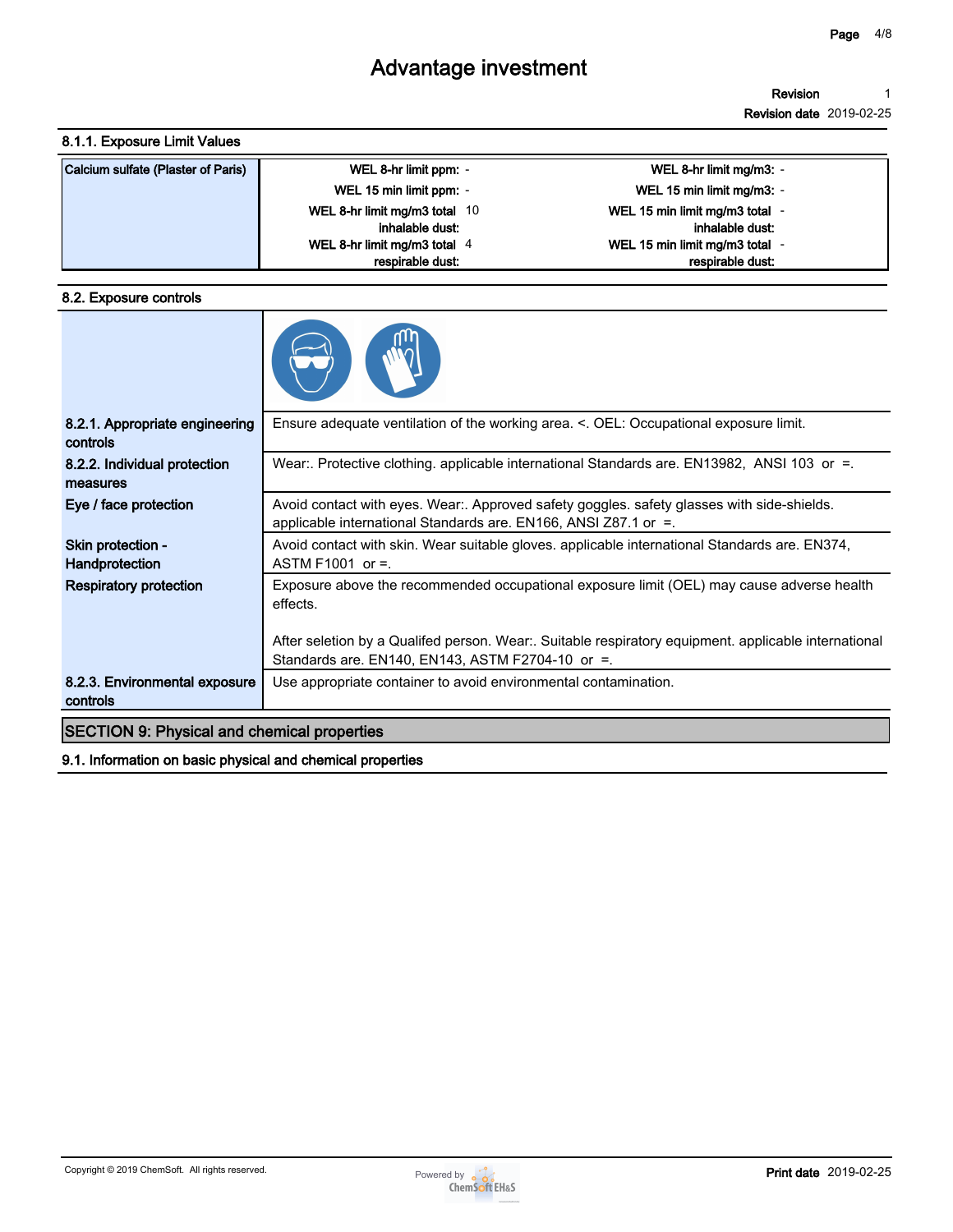**Revision Revision date 2019-02-25 1**

#### **9.1. Information on basic physical and chemical properties**

| Appearance Powder                          |                                                       |
|--------------------------------------------|-------------------------------------------------------|
|                                            | <b>Colour</b> Off white                               |
|                                            | Odour Slight                                          |
|                                            | $pH$ 6 - 8                                            |
|                                            | <b>Relative density</b> 2.2 - 2.7 (H2O = 1 $@$ 20 °C) |
|                                            | Viscosity   No data available                         |
|                                            | Evaporation rate   No data available                  |
| Flammability (solid, gas) Not applicable.  |                                                       |
| Initial boiling point Not applicable.      |                                                       |
| Vapour pressure   Not applicable.          |                                                       |
|                                            | Vapour density   Not applicable.                      |
|                                            | Melting point Not applicable.                         |
|                                            | Freezing Point Not applicable.                        |
|                                            | Flash point Not applicable.                           |
| Explosive properties   Not applicable.     |                                                       |
| Oxidising properties   Not applicable.     |                                                       |
|                                            | Fat Solubility Not applicable.                        |
| Partition coefficient   Not applicable.    |                                                       |
| Autoignition temperature   Not applicable. |                                                       |
|                                            | <b>Solubility</b> Slightly soluble in water           |

#### **9.2. Other information**

|                                       | <b>Surface tension</b> No data available |
|---------------------------------------|------------------------------------------|
|                                       | Gas group   No data available            |
| Benzene Content Not applicable.       |                                          |
|                                       | Lead content Not applicable.             |
| VOC (Volatile organic Not applicable. |                                          |
| compounds)                            |                                          |
|                                       | <b>Conductivity</b> Not applicable.      |

### **SECTION 10: Stability and reactivity**

**10.1. Reactivity**

|                                          | Not applicable.                                                                                                                                                                         |
|------------------------------------------|-----------------------------------------------------------------------------------------------------------------------------------------------------------------------------------------|
| 10.2. Chemical stability                 |                                                                                                                                                                                         |
|                                          | Stable under normal conditions.                                                                                                                                                         |
| 10.3. Possibility of hazardous reactions |                                                                                                                                                                                         |
|                                          | No Significant Hazard.                                                                                                                                                                  |
| 10.4. Conditions to avoid                |                                                                                                                                                                                         |
|                                          | Moisture.                                                                                                                                                                               |
| 10.5. Incompatible materials             |                                                                                                                                                                                         |
|                                          | No Significant Hazard.                                                                                                                                                                  |
| 10.6. Hazardous decomposition products   |                                                                                                                                                                                         |
|                                          | Hazardous Decomposition Products (silica):<br>Crystalline silica will dissolve in hydrofluoric acid<br>and produce silicone tetrafluoride. Reaction with water or acids generates heat. |
|                                          |                                                                                                                                                                                         |

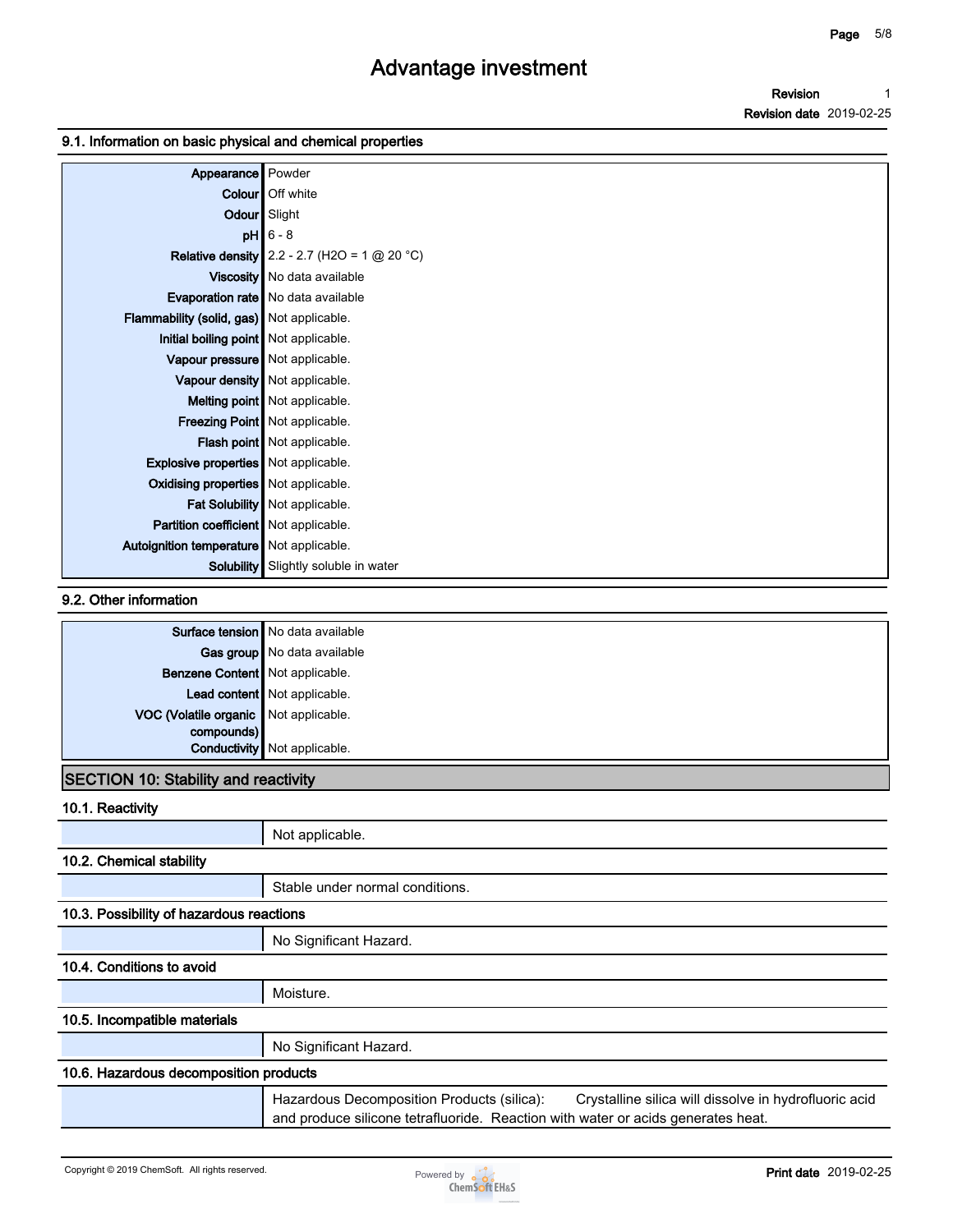### **SECTION 11: Toxicological information**

#### **11.1. Information on toxicological effects**

| <b>Acute toxicity</b>                | Based on available data, the classification criteria are not met.                                                                                                                                                                                                                                                                                                                                                                                                                                                                                                                                                                                                                                                                                                                                                                                                                                                                                                                                                                                                                                                                                                                                                                                                |
|--------------------------------------|------------------------------------------------------------------------------------------------------------------------------------------------------------------------------------------------------------------------------------------------------------------------------------------------------------------------------------------------------------------------------------------------------------------------------------------------------------------------------------------------------------------------------------------------------------------------------------------------------------------------------------------------------------------------------------------------------------------------------------------------------------------------------------------------------------------------------------------------------------------------------------------------------------------------------------------------------------------------------------------------------------------------------------------------------------------------------------------------------------------------------------------------------------------------------------------------------------------------------------------------------------------|
| Skin corrosion/irritation            | Prolonged or repeated exposure may cause irritation to skin and mucous membranes.                                                                                                                                                                                                                                                                                                                                                                                                                                                                                                                                                                                                                                                                                                                                                                                                                                                                                                                                                                                                                                                                                                                                                                                |
| Serious eye damage/irritation        | No irritation expected.                                                                                                                                                                                                                                                                                                                                                                                                                                                                                                                                                                                                                                                                                                                                                                                                                                                                                                                                                                                                                                                                                                                                                                                                                                          |
| Respiratory or skin<br>sensitisation | No sensitizaton effects reported.                                                                                                                                                                                                                                                                                                                                                                                                                                                                                                                                                                                                                                                                                                                                                                                                                                                                                                                                                                                                                                                                                                                                                                                                                                |
| Germ cell mutagenicity               | No mutagenic effects reported.                                                                                                                                                                                                                                                                                                                                                                                                                                                                                                                                                                                                                                                                                                                                                                                                                                                                                                                                                                                                                                                                                                                                                                                                                                   |
| Carcinogenicity                      | Known Human Carcinogens (Category 1).                                                                                                                                                                                                                                                                                                                                                                                                                                                                                                                                                                                                                                                                                                                                                                                                                                                                                                                                                                                                                                                                                                                                                                                                                            |
| <b>Reproductive toxicity</b>         | No observed effect level. No observed effect concentration.                                                                                                                                                                                                                                                                                                                                                                                                                                                                                                                                                                                                                                                                                                                                                                                                                                                                                                                                                                                                                                                                                                                                                                                                      |
| STOT-single exposure                 | No known adverse health effects.                                                                                                                                                                                                                                                                                                                                                                                                                                                                                                                                                                                                                                                                                                                                                                                                                                                                                                                                                                                                                                                                                                                                                                                                                                 |
| STOT-repeated exposure               | Chronic effects<br>Prolonged inhalation of respirable crystalline silica<br>In 1997, the International Agency for Research on Cancer (IARC) concluded that crystalline silica<br>inhaled from occupational sources can cause lung cancer in humans. However it pointed out that<br>not all industrial circumstances, nor all crystalline silica types, were to be incriminated. (IARC<br>Monographs on the evaluation of the carcinogenic risks of chemicals to humans, Silica, silicates<br>dust and organic fibers, 1997, Vol. 68, IARC, Lyon, France). In June 2003, the European<br>Commission's Scientific Committee for Occupational Exposure Limits (SCOEL) concluded:<br>"that the main effect in humans of the inhalation of respirable crystalline silica is silicosis. There is<br>sufficient information to conclude that the relative lung cancer risk is increased in persons with<br>silicosis (and apparently, not in employees without silicosis exposed to silica dust in quarries and<br>in the ceramic industry). Therefore, preventing the onset of silicosis will also reduce the cancer<br>risk. Since a clear threshold for silicosis development cannot be identified, any reduction of<br>exposure will reduce the risk of silicosis." |
|                                      | (SCOEL SUM Doc 94-final on respirable crystalline silica, June 2003)<br>There is a body of evidence supporting the fact that increased cancer risk would be limited to<br>people already suffering from silicosis. Worker protection against silicosis should be assured by<br>respecting the existing regulatory occupational exposure limits and implementing additional risk<br>management measures where required (see Section 16).                                                                                                                                                                                                                                                                                                                                                                                                                                                                                                                                                                                                                                                                                                                                                                                                                          |
| <b>Aspiration hazard</b>             | No Significant Hazard.                                                                                                                                                                                                                                                                                                                                                                                                                                                                                                                                                                                                                                                                                                                                                                                                                                                                                                                                                                                                                                                                                                                                                                                                                                           |
| Repeated or prolonged<br>exposure    | Inhalation may cause coughing, tightness of the chest and irritation of the respiratory system.                                                                                                                                                                                                                                                                                                                                                                                                                                                                                                                                                                                                                                                                                                                                                                                                                                                                                                                                                                                                                                                                                                                                                                  |

#### **11.1.4. Toxicological Information**

| Advantage investment                      | Oral Mouse LD50: >5000 mg/kg |  |
|-------------------------------------------|------------------------------|--|
| <b>SECTION 12: Ecological information</b> |                              |  |

#### **12.1. Toxicity**

**Advantage investment Fish LC50/96h: 10000.000 mg/l**

#### **12.2. Persistence and degradability**

**No data is available on this product.**

#### **12.3. Bioaccumulative potential**

**Does not bioaccumulate.**

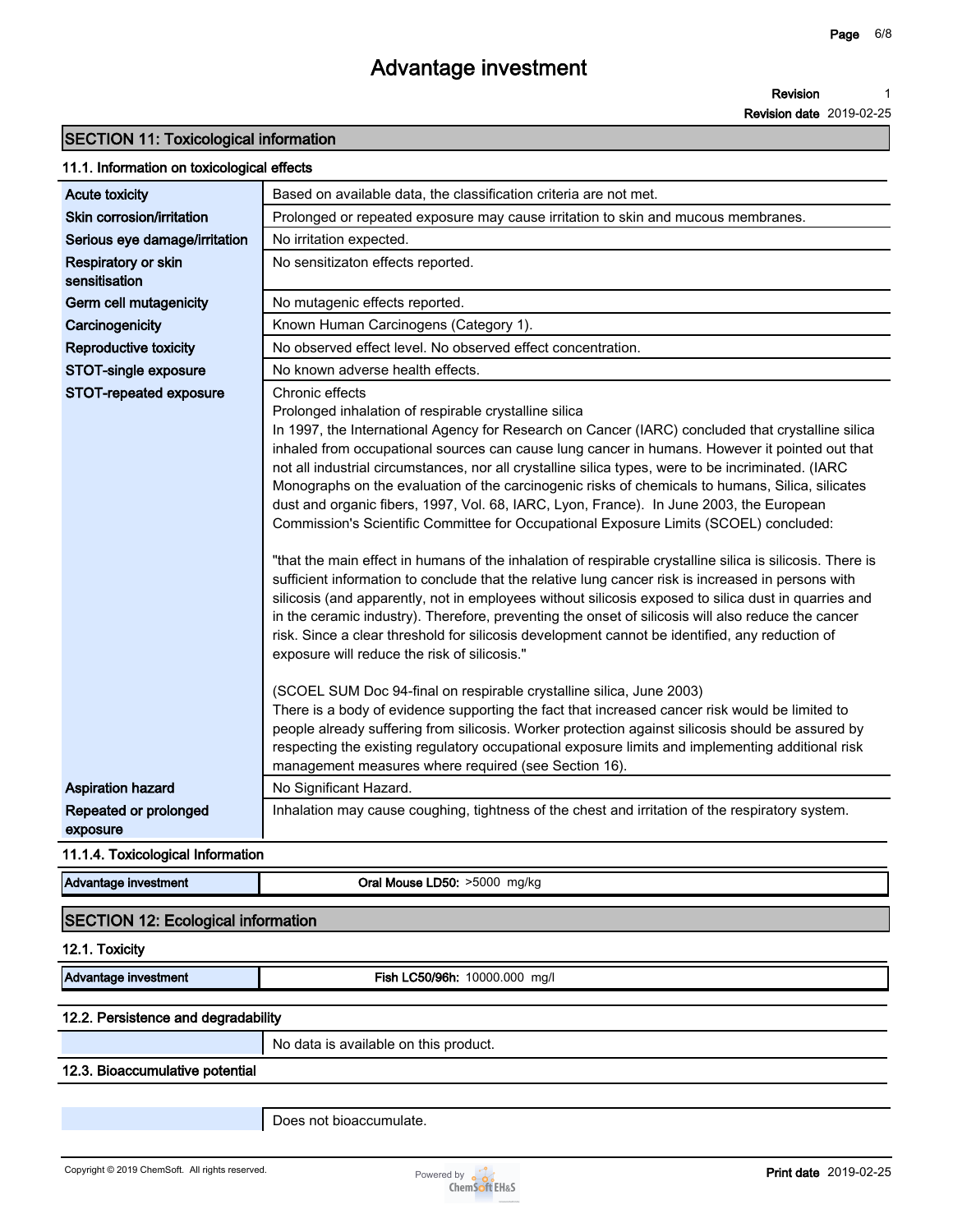| Revision |  |
|----------|--|
|----------|--|

**Revision date 2019-02-25**

| <b>Partition coefficient</b>               |                                                                                |  |
|--------------------------------------------|--------------------------------------------------------------------------------|--|
|                                            | Advantage investment Not applicable.                                           |  |
| 12.4. Mobility in soil                     |                                                                                |  |
|                                            | Not determined.                                                                |  |
| 12.5. Results of PBT and vPvB assessment   |                                                                                |  |
|                                            | Not determined.                                                                |  |
| 12.6. Other adverse effects                |                                                                                |  |
|                                            | Not applicable.                                                                |  |
| <b>SECTION 13: Disposal considerations</b> |                                                                                |  |
| 13.1. Waste treatment methods              |                                                                                |  |
|                                            | Dispose of in compliance with all. local and national regulations.             |  |
| <b>Disposal methods</b>                    |                                                                                |  |
|                                            | Contact a licensed waste disposal company.                                     |  |
| <b>Disposal of packaging</b>               |                                                                                |  |
|                                            | Empty containers can be sent for disposal or recycling.                        |  |
| <b>SECTION 14: Transport information</b>   |                                                                                |  |
| 14.1. UN number                            |                                                                                |  |
|                                            | The product is not classified as dangerous for carriage.                       |  |
| 14.2. UN proper shipping name              |                                                                                |  |
|                                            | The product is not classified as dangerous for carriage.                       |  |
| 14.3. Transport hazard class(es)           |                                                                                |  |
|                                            | The product is not classified as dangerous for carriage.                       |  |
| 14.4. Packing group                        |                                                                                |  |
|                                            | The product is not classified as dangerous for carriage.                       |  |
| 14.5. Environmental hazards                |                                                                                |  |
|                                            | The product is not classified as dangerous for carriage.                       |  |
| 14.6. Special precautions for user         |                                                                                |  |
|                                            | The product is not classified as dangerous for carriage.                       |  |
|                                            | 14.7. Transport in bulk according to Annex II of MARPOL 73/78 and the IBC Code |  |
|                                            | The product is not classified as dangerous for carriage.                       |  |
| <b>Further information</b>                 |                                                                                |  |
|                                            | The product is not classified as dangerous for carriage.                       |  |
| <b>SECTION 15: Regulatory information</b>  |                                                                                |  |
| 15.2. Chemical safety assessment           |                                                                                |  |
|                                            | No data is available on this product.                                          |  |
| <b>SECTION 16: Other information</b>       |                                                                                |  |
| Other information                          |                                                                                |  |